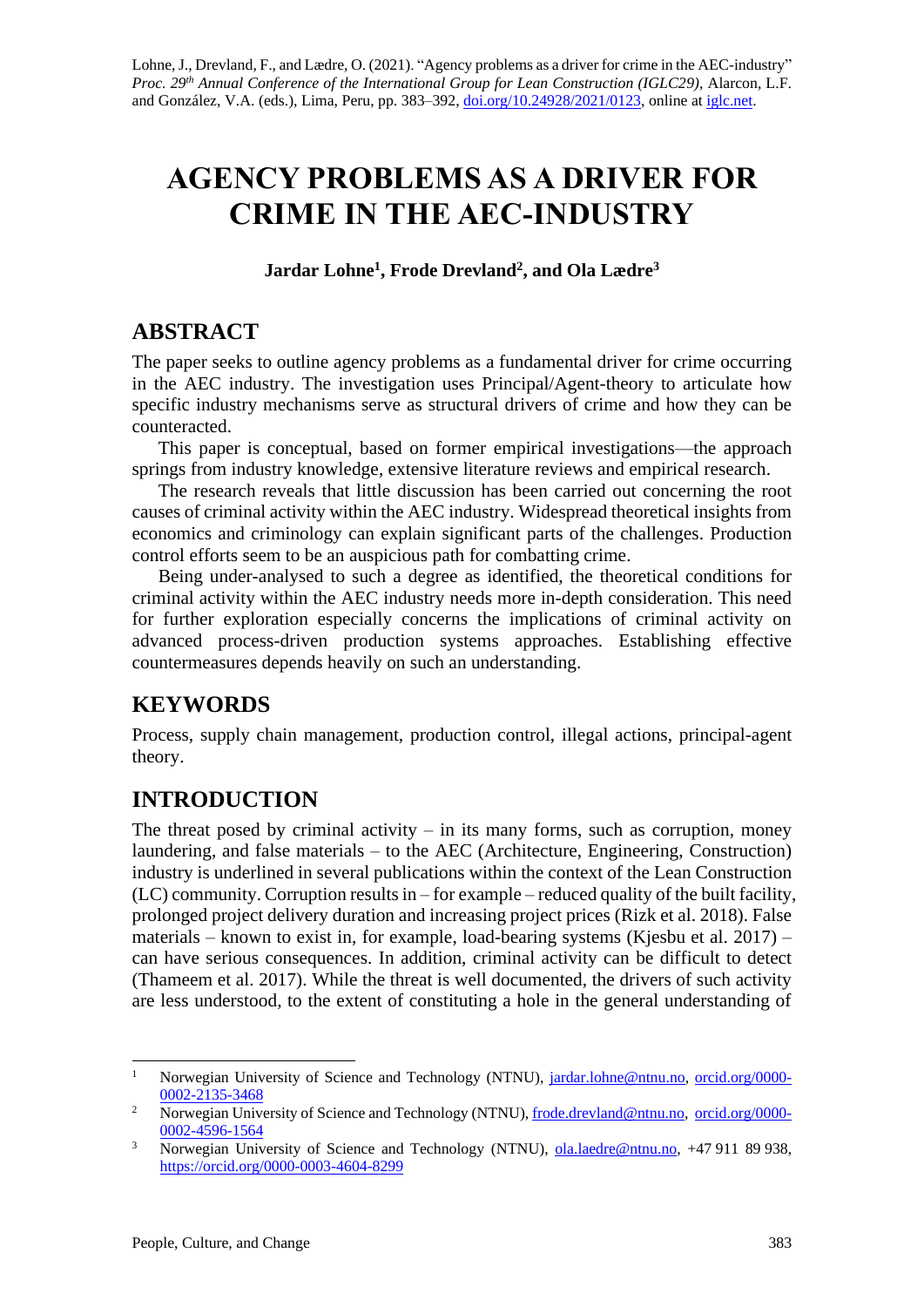the industry. The extent of the problem accentuates the need to understand these drivers as a prerequisite to forming effective countermeasures.

Estimating the level of shadowy activity within a field – be it an industry or a country – is notoriously tricky (Locatelli et al. 2020). Certain attempts have nonetheless been made. A recent report mapping criminal activity in the Norwegian AEC industry estimates that such activity involves turnover figures of approximately NOK 28 billion (Eggen et al. 2017). This number represents more than 5 % of the total turnover for the industry, which for 2017 was NOK 558 billion according to Statistics Norway (2019). However, Eggen et al. (2017) do not include fraud and other criminal activities within the materials supply chain in their analysis, a figure CII (2014) estimated to a further approximately 10 % of total turnover within the US context. Considering the AEC industry's international connectivity, it seems likely that the figures witnessed within the US context resemble those in Norway. Recent explorative studies indicate that Norwegian materials supply chains are subject to significant fraudulent behaviour (Engebø et al. 2016; Kjesbu et al. 2017a). Conservatively, it seems likely that criminal activity within the Norwegian context encompasses a two-digit percentage of the industry's total turnover. This number amounts to a typical national defence budget for Norway – for  $2017 - 51$ billion NOK, according to the Norwegian Ministry of Defence (2016).

Based on reports from public agencies (e.g. Ministry of Labour and Social Affairs, 2015; Office of the Auditor General of Norway, 2015-16a; Office of the Auditor General of Norway, 2015-16b; Norwegian Ministries, 2017), industry reports (e.g. Slettebøe et al. 2003), and research analyses (e.g. Andersen et al. 2014), the common opinion seems to be that present control efforts towards countering crime do not stop an escalation of criminal activity in the Norwegian AEC industry. Recent research indicates that the criminal activity takes place in fields outside the present scope of the Norwegian control authorities (e.g. Engebø et al. 2016; Kjesbu et al. 2017a; Kjesbu et al. 2017b; Lohne et al. 2015; Lohne et al. 2017; Lohne et al. 2020; Richani et al. 2017; Skovly et al. 2017). These fields include supply chain management, use of false identities, and building process challenges, such as those occurring in the design and handover phases (Lohne et al. 2017; Lohne et al. 2020; Svalestuen et al. 2015).

This paper aims to articulate the relationship between acknowledged industry characteristics and the potential for criminal activity through the lens of Principal/agent (P/A) theory and to propose further crime-combatting measures based on this. These insights are neither ground-breaking nor very innovative, but we have not seen a thorough discussion of their implications for production-oriented approaches such as Lean Construction. This paper addresses the following three research questions:

- 1. What are the structural drivers for criminal activities in the AEC industry?
- 2. To what extent do findings from the Norwegian context correspond with these theoretical insights?
- 3. Based on the above, what measures can be envisaged for countering the criminal activity identified?

#### **METHODOLOGY**

This conceptual paper springs from empirical research carried out under the project «Mapping opportunities for criminal behaviour in the Norwegian AEC-industry», supported by Project Norway (projektnorge.no/krim). Over the years 2014-2020, the project has investigated the Norwegian construction industry, thereby permitting for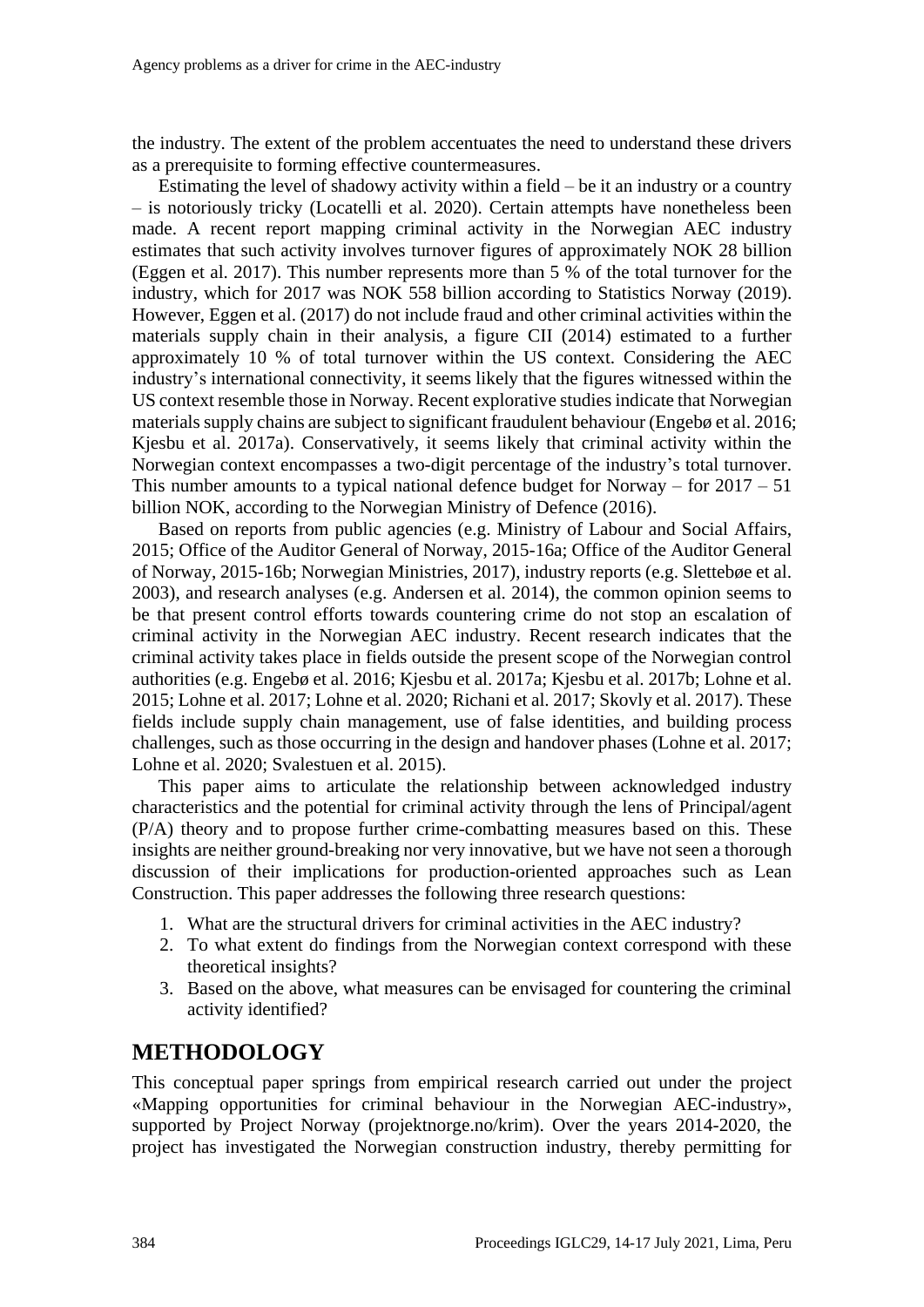research-based synthesis. The methods employed here are analytic in nature, and the approach is based on industry knowledge and earlier empirical research within the research project. Much of the analysis is based on a scoping literature review of criminal activities in the AEC industry reported in Lohne et al. (2019a). A narrow review of the specific challenges analysed in this paper was carried out September-December 2020. The main search engine used was Google Scholar. In addition, the library database Oria was used. Search terms included "principal agent", "construction industry", "AECindustry", "agency problems", "building process", "crime", and "supply chain management". The individual search terms returned more hits than possible to investigate; however, they returned manageable numbers of hits when combined.

So far, more than 220 semi-structured interviews and a major survey among Norwegian contractors have been carried out within this research project. A list of publications stemming from the project can be found on prosjektnorge.no/krim. When using findings from these interviews and this survey, a research limitation is that they were not solely about agency problems as drivers for criminal activity. While the paper is conceptual in nature, the conclusions presented here are nevertheless grounded in practical research.

### **DRIVERS OF CRIME IN THE AEC-INDUSTRY**

A certain comprehension of what mechanisms drive criminal activity in the AEC industry appears to be widespread among practitioners in the form of tacit knowledge, as first described by Polanyi (1966). Among the studies concerned with crime, corruption has received the most attention. Interestingly, the very nature of AEC projects has arisen as a driver. For instance, Rizk et al. (2018) outline how "the complexity of the project and organisations involved coupled with scarce sanctions on corrupt activities" is a factor leading to corruption. However, much of this effort has described weaknesses in tendering processes, undue political involvement, insufficient sanctions, and similar matters. Little research document and analyse the conditions for criminal activity theoretically. Failing to do so leaves the understanding of crime at the level of symptom healing. In particular, few authors have addressed how industry characteristics serve as structural drivers for crime from a theoretical perspective. Understanding this is crucial for developing effective countermeasures.

#### **STRUCTURAL CHARACTERISTICS OF THE AEC-INDUSTRY**

The AEC industry is generally considered an industry of – in lieu of more subtle words – low moral standing. Based on contributions from Ballard and Howell (1998) and Vrijhoef (2011), the research presented in this paper considers the following elements to such a reputation. These are generic and not referenced extensively. Firstly, there is a:

• A low technological entry point for industry actors

Actors barely possessing formal qualifications can enter the industry's value chains. Get a hammer, you're in construction! Secondly, the industry carries out the production of:

• Unique products («One-off's»)

Construction projects are typically highly complex products delivered to serve a particular purpose. Therefore, non-standard solutions are common. Products being unique implies that control over the end-product is complex. This implication is underlined by, thirdly: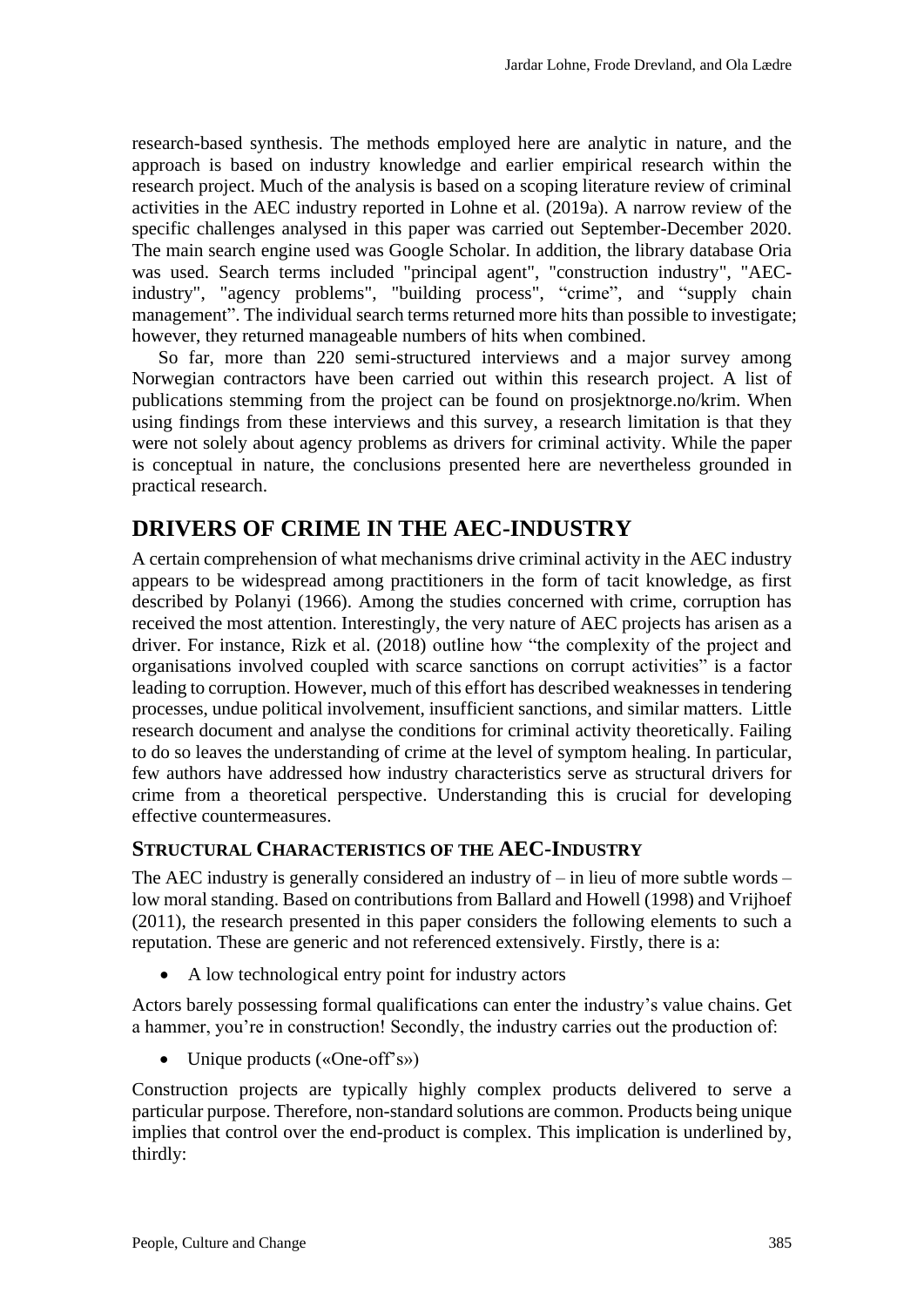• A significant number of clients within the industry are single-project clients

Being a single-project client renders the demand for control over the procurement and production processes highly challenging, especially when the project commissioned is not easily comparable to other projects. The lack of standardised production/standardised products increases the burden for single-product clients. Fourthly, there is:

• On-site production

One principal character of buildings is that they are – with very few exceptions – stationary. Correspondingly, the production of buildings must take place in outdoor conditions. On-site production typically creates a lack of transparency concerning work conditions and other factors more easily controlled within fixed production conditions. Fifthly, AEC projects have:

Unique project teams

Very rarely are project teams continued from project to project. New teams pose a significant challenge to the production process. The level of trust in such altering conditions is generally challenging since the potential to establish long-term relationships – on which trust typically depends – is limited. Finally, the AEC industry has:

• Complex, non-stable materials value chains

The number of different materials entering the building site has increased exponentially over the last century. Over the last decades, the internationalisation of trade – the materials' value chains are now truly international – has added to the complexity represented by an increasing number of building components. Also, the materials value chains are not stable, in that the particularities of each project typically introduce alterations to the former value chain. In sum, these concerns imply that controlling what materials enter the building site is inherently complex – and getting more so by each year. The research literature mostly ignores the importance of this insight. Exceptions from this general conclusion are, for example, Engebø et al. (2016), Engebø et al. (2017), Kjesbu et al. (2017a), Kjesbu et al. (2017b), Minchin et al. (2013) and CII (2014).

In sum, the AEC-industry a) has unique projects that b) are not easily measurable, c) are governed by inexperienced clients, d) with highly specific production sites, e) where the team changes from project to project, and f) where little efficient control is effectuated over the material value chains. These characteristics combined serve – we would argue – as drivers for crime in the AEC industry. In the following, we propose to utilise insights from P/A-theory to capture more precisely what is at stake.

#### **STRUCTURAL CHARACTERISTICS IN LIGHT OF PRINCIPAL-AGENT THEORY**

P/A-relationships occur when the ["agent"](https://en.wikipedia.org/wiki/Agent_(economics)) (person or entity) make decisions or take actions on behalf of the ["principal"](https://en.wikipedia.org/wiki/Principal_(commercial_law)) (another person or entity) to advance the principal's goals (Milgrom and Roberts [1992\)](https://link.springer.com/article/10.1007/s10551-017-3466-x?wt_mc=alerts.TOCjournals&utm_source=toc&utm_medium=email&utm_campaign=toc_10551_154_1#CR62). Examples of such relationships abound at least from early modernity in both fiction (e.g. the relationship between Othello (principal) and Iago (agent) in Shakespeare's *Othello* (Shakespeare, 1604 (1988)) and in non-fiction (e.g. the theoretical discussions in Machiavelli's *The Prince* (Machiavelli, 1532 (2011)) on the relationship between the ruler and his subjects). However, the challenges involved in such relationships seem first to have been labelled by their contemporary proper name by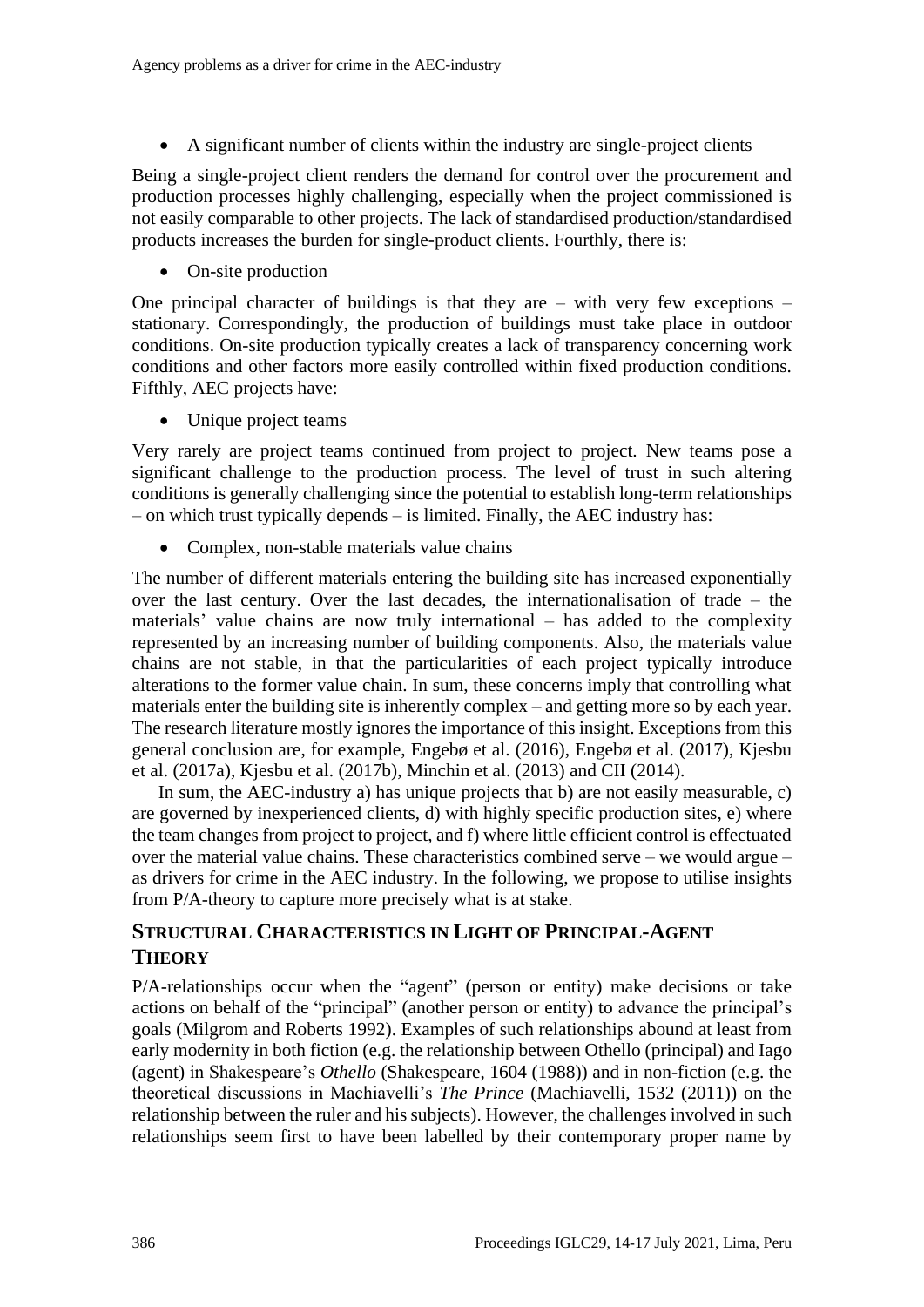Jensen and Meckling (1976); most important within the analysis carried out in this paper is 1) goal incongruity, 2) information asymmetry, and 3) contract design.

*Goal incongruity* in the P/A-interaction arises when the agent and the principal have different or conflicting interests. As exemplified in Solheim-Kile et al. (2019), the agent's preference (wants as much payment as possible) regarding the performance of services does not correspond to the principal's preferences (wants it as cheap as possible).

*Information asymmetry* (in the context we are discussing) arises where agents possess information superior to that available to principals – concerning aspects such as own abilities and capabilities, financial situation, and local conditions. Information asymmetry exists when the principal and the agent have divergent interests, and the agent possesses information not available to the principal. Then the principal cannot assure that the agent is always acting in their (the principal's) best interest. This issue causes so-called [agency](https://en.wikipedia.org/wiki/Agency_costs)  [costs](https://en.wikipedia.org/wiki/Agency_costs) (Bebchuk and Fried, 2004).

As Pouryousefi and Frooman (2019) have explained, the implications of these mismatches can prove problematic, given that it is the principal and not the agent that typically determines *contract design*. The principal is supposed to define the terms of the interaction between the parties involved in the contract. Still, both the goal incongruity and the information asymmetry hinder the transparency of the required interaction from the principal's perspective. If interest diverges, even if the principal makes contractual agreements with the agent, it is not sure that the agent delivers what she promises. Several contract tiers can increase interest divergence, for example, when the contractor select contractual arrangements with sub-contractors that diverge from the client's contract design. Then, the agent is likely to act contrary to the principal's interests. This interest typically results from asymmetrical incentive structures amongst the actors.

#### **AGENCY PROBLEMS WITHIN THE NORWEGIAN AEC-INDUSTRY**

The majority of design and build contracts carried out within the Norwegian AEC industry include some variant of the standard "NS 8407 General conditions of contract for design and build contracts". This standard regulates contractual relations when one agent (the design and build contractor) takes on all or a substantial proportion of the design and execution of building or civil engineering works (including construction, new build, maintenance, repair, and alterations) for a principal (the client).



Figure 1: Outline of the production organisation of a typical construction project using NS 8407, with principal-agent tiers illustrated based on a generic phase structure.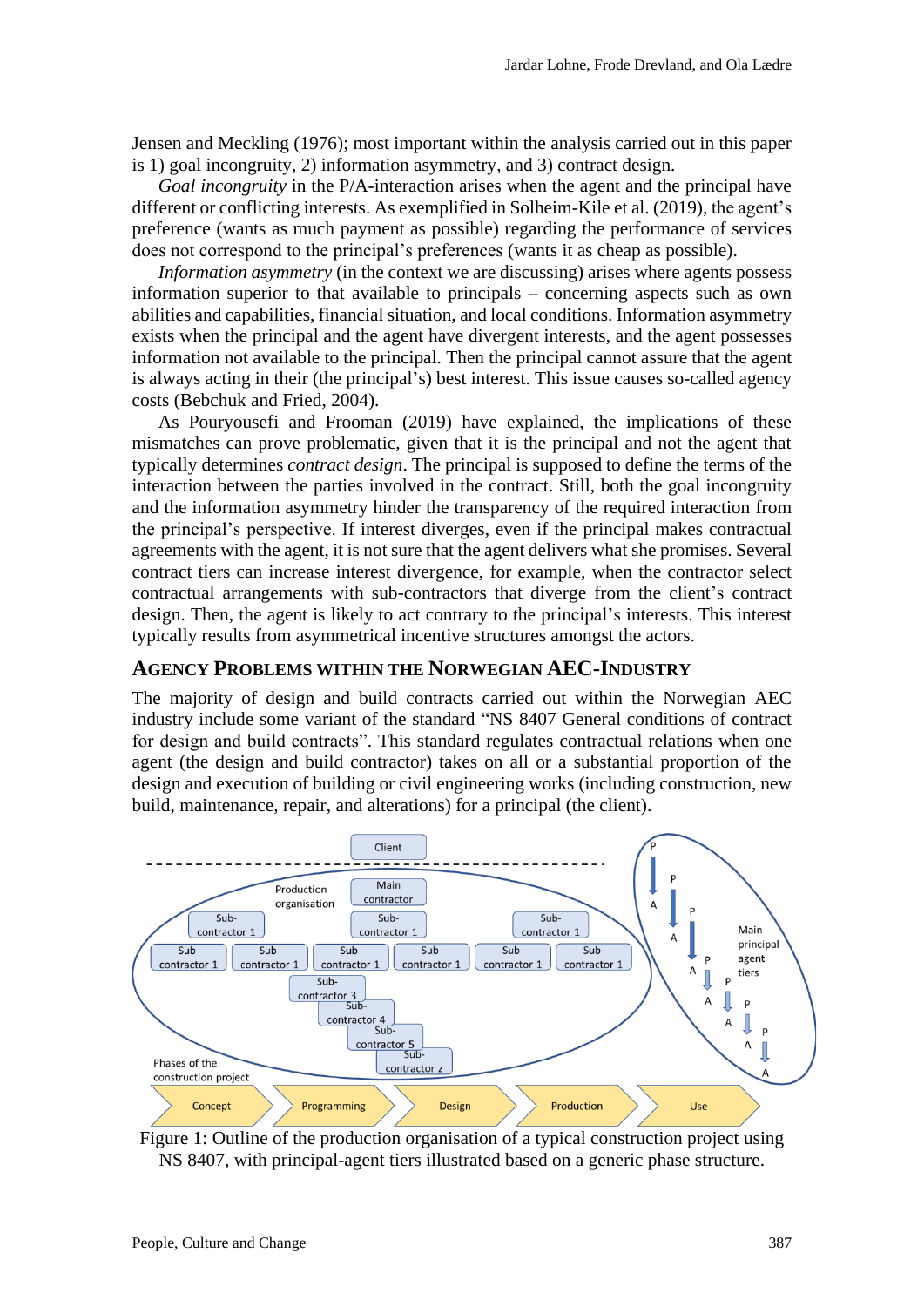The Norwegian AEC industry relies heavily on the standard NS 8407. As illustrated by the dotted line in Figure 1, a prominent characteristic of the contract design is transferring risk from the client to the main contractor. This relationship represents the first of the P/A-tiers involved in such contracts. Further, the general tendency within the industrial context of Norway is to involve a series of sub-contractors to carry out the actual work on the project – these sub-contractors again typically employ sub-contractors, who in turn employ their own sub-contractors. The use of NS 8407 does not hinder the use of multiple layers of sub-contractors. The room for manoeuvre this leaves for criminal elements among sub-contractors is explored in Evjen et al. (2019).

Figure 1 illustrates the typical resulting situation, with multiple layers of subcontractors carrying out work. An extensive fragmentation of production organisation follows. According to the general outline of P/A-theory outlined above, this means that 1) there will probably be a lack of goal alignment between the sub-contractors and the project client; 2) that there will be a severe information asymmetry problem due to the organisational form of the project and that 3) this will probably mean that the client (dependent on the number of levels of sub-contractors involved) will have little to no information of what actually happens at the level of the organisation where actual physical work is carried out – including being aware or not of criminal activity. Gunnerud et al. (2019) explore opportunistic behaviour from project managers following such an analysis. As Lohne et al. (2019b) illustrated, this fuzzy landscape can serve project clients quite well – they benefit from criminal activity that they do not know of.

Skovly et al. (2017) present an interesting counterargument to this general statement within the Norwegian context. Their analysis clearly illustrates that the client has significant potential for rendering the sub-contractors' accountability transparent through active crime-preventive measures. However, such initiatives are rare in Norway, and the literature review conducted in preparing the research presented in this paper indicates that such measures are also rare internationally. The effort needed to carry out this initiative equally illustrates another general insight from P/A-theory, notably that of information as a commodity, leading to that principals "can invest in information systems in order to control agent opportunism" (Eisenhardt, 1989:64).

#### **MEASURES FOR COUNTERING CRIMINAL ACTIVITY**

At least three lines of measures can counter the drivers for criminal activities: 1) precautions in the contract, 2) control efforts – possibly carried out by a third party, and 3) production control.

Firstly, it is possible to adjust *contract design and manage contracts* to reduce agency problems occurring. Initiatives in Norway have explored the consequences of reducing the project organisation's complexity by allowing the main contractor to have a maximum of two subcontractor tiers. Such adjusted contract design – with only subcontractors and sub-sub-contractors – are explored in Aure et al. (2020). The main challenge to their efficiency seems to be the challenges of reducing project organisations' complexity, given the endeavour's complexity, see Haugen et al. (2017). Gunnerud et al. (2019) found that even though the contracts intend to restrict the possibilities for criminal activities, project managers have substantial room for manoeuvre for criminal activities.

Secondly, within the Norwegian context, a significant weight has been put on *legislation and control efforts* targeting criminal activities in the AEC industry. Legislation in general and control efforts initiated by official agencies have concentrated almost exclusively on the last tier of subcontractors. Few efforts envisaged rendering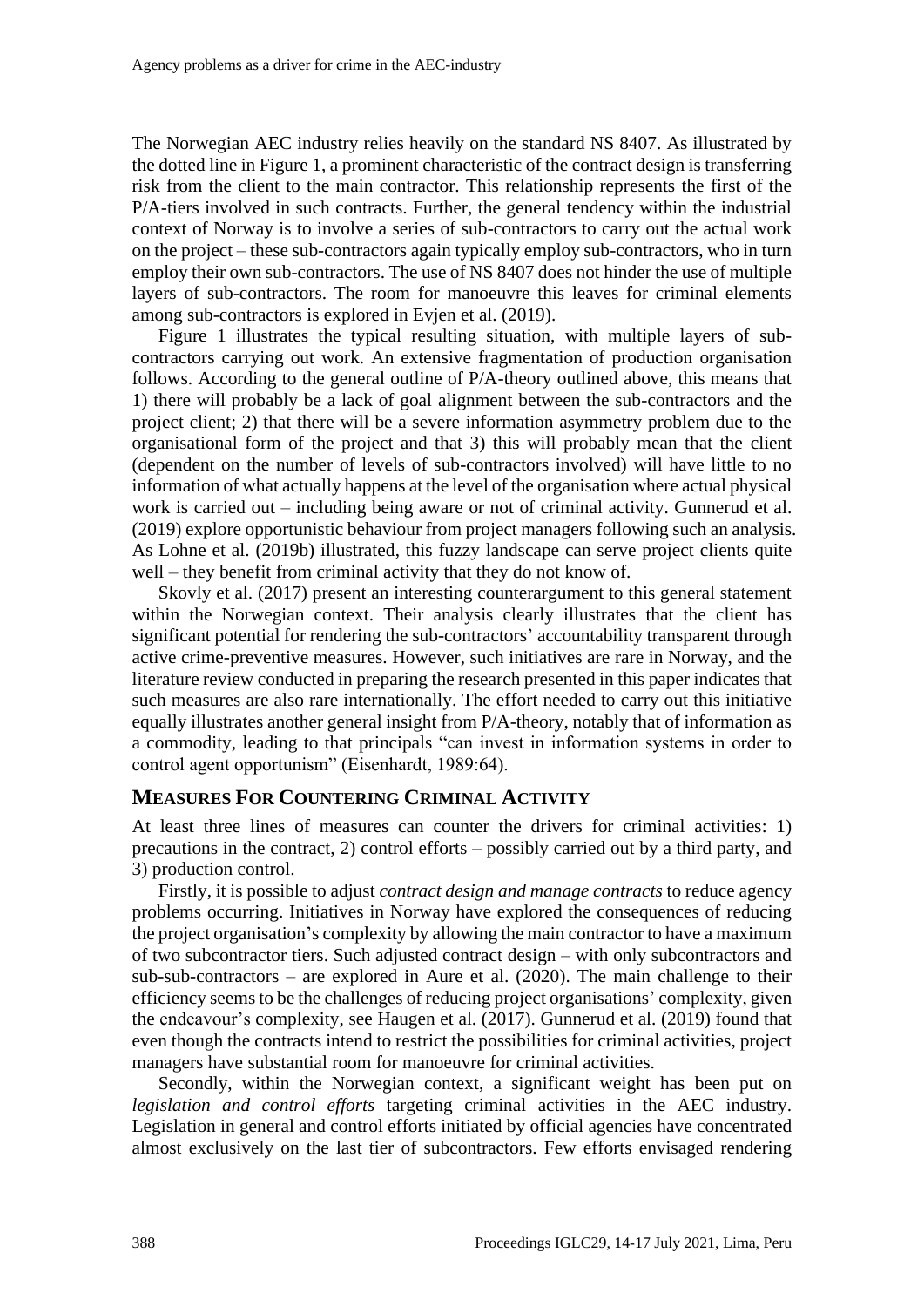main contractors or clients responsible for criminal activity has so far been observed. The research project has conducted a series of explorative attempts (reported on at prosjektnorge.no/krim) to assess the legislation's actual effectiveness and corresponding measures. However, it has proved challenging to understand to which degree – if at all – these have had any real impact. The interest in governance measures witnessed over the last years can potentially indicate that control efforts are taken seriously by both clients and contractors. So far, Skovly et al. (2017) concluded that even though the Norwegian authorities have introduced new legislation at the same time as both clients and contractors show interest on governance level, there is still substantial room for manoeuvre.

Thirdly, *production control* can help project clients and main contractors to achieve predictability and transparency in their projects. Within standard P/A-theory, such measures fall under the heading *information systems*. As Eisenhardt maintains, "the more programmed the task, the more […] information about the agent's behaviour is more readily determined. Very programmed tasks readily reveal agent behaviour" (1989:62). A very high level of tasks programming is readily observable within the LC literature, especially at the production level. LC contains sets of production control tools, such as the Last Planner® System, Takt planning and IPD. These tools, which rely on project planning, increase predictability and – most notably within this context – transparency in projects. Further, again from Eisenhardt, "it seems reasonable that when principals and agents engage in a long-term relationship, it is likely that the principal will learn about the agent […] and so will be able to assess behaviour more readily" (*ibid.*). The call for long-term P/A-relationships stands out as a true leitmotif within the LC literature. These insights, in sum, enables us to conclude with Eisenhardt that "since information systems inform the principal about what the agent is actually doing, they are likely to curb agent opportunism because the agent will realise that he or she cannot deceive the principal" (1989:60). Programmed tasks lead to transparency and thus potentially reduces the level of deceitful actions.

### **DISCUSSION AND CONCLUSION**

In this paper, we have addressed structural drivers for criminal activities within the AEC industry, examined to what extent findings from the Norwegian context correspond with these theoretical insights and outline three lines of measures for countering the criminal activity identified. The analysis indicates that Norwegian AEC projects share characteristics with internationally recognised issues concerning technological entry point, uniqueness of projects etc. As previously discussed, the persistence of these traits is underlined by the common use of NS 8407, leaving much room for manoeuvre for subcontracting. Resulting from this conjuncture of product specificities and (contractual) organisation is significant, inherent agency problems. Such problems lead to a situation where it is very difficult for the client to know with any certainty what the last-tier subcontractor is doing. This situation appears to leave the room for manoeuvre for criminal actors wide open.

The three lines of measures discussed for countering criminal activities in the AEC industry are 1) contract design and contract management, 2) laws and control efforts, and 3) production control. The two first have room for manoeuvre that rotten apples can exploit. Project managers can surpass the current contract management regime's parts targeted at combating criminal activities initiated by clients. Likewise, project managers that want to do so can surpass legislation and the corresponding control efforts initiated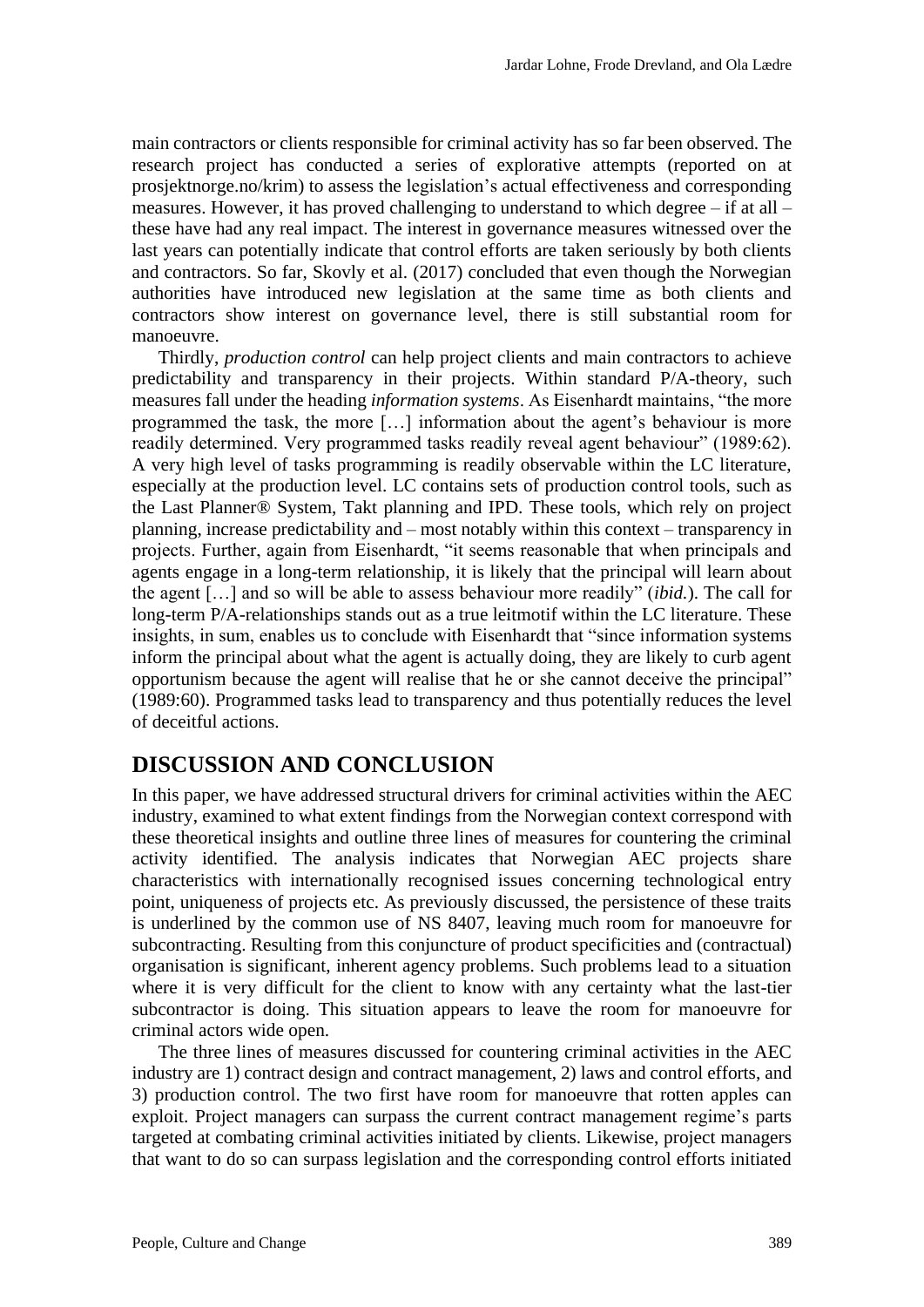by official agencies. Thus, measures related to contract design and contract control are insufficient to combat criminal activities in the AEC industry. As long as rotten apples in the industry consider criminal activities to pay off, they will use the possibilities caused by characteristics such as low technological entry point, unique products, single product clients, and on-site production. Production control achieved through Lean Construction tools such as LPS, Takt planning, and IPD can increase project transparency.

#### **REFERENCES**

- Andersen, R.K., Eldring, L. and Roed Steen, J. (2014). Privatmarkedet i byggenæringen – Usynlig arbeidsmarked i de tusen hjem. FAFO, Oslo.
- Aure, B., Lædre, O., Lohne, J. (2020). "Experiences from Allowing Maximum Two Contract Tiers in the Vertical Supply Chain". Proc. 28<sup>th</sup> Annual conference IGLC, Berkeley, 613-624.
- Ministry of Labour and Social Affairs (2015). Strategi mot arbeidslivskriminalitet. Oslo. [https://www.regjeringen.no/contentassets/4f7ae70171bd480682b8dafddadaf311/stra](https://www.regjeringen.no/contentassets/4f7ae70171bd480682b8dafddadaf311/strategi_mot_arbeidslivskriminalitet.pdf) [tegi\\_mot\\_arbeidslivskriminalitet.pdf,](https://www.regjeringen.no/contentassets/4f7ae70171bd480682b8dafddadaf311/strategi_mot_arbeidslivskriminalitet.pdf) consulted 24.02.21.
- Ballard, G. and Howell, G. (1998). "What kind of production is construction?". Proc. 28th Annual conference IGLC, Guaruja, Brazil.
- Bebchuk L. and Fried, J. (2004). Pay Without Performance: The Unfulfilled Promise of Executive Compensation. Harvard University Press, Massachusetts.
- CII (2014). Mitigating threats of counterfeit materials in the capital projects industry. CII Research Report No. 307-11, Austin, Texas.
- Eggen, F.W., Gottschalk, P., Nymoen, R., Ognedal, T. and Rybalka, M. (2017). Analyse av former, omfang og utvikling av arbeidslivskriminalitet. Rapport nr. 69-2017, Samfunnsøkonomisk analyse AS, Oslo.
- Eisenhardt, K. M. (1989). "Building theories from case study research". Academy of Management Review, 14(4) 532-550.
- Engebø, A., Lohne, J., Rønn, P-E. and Lædre, O. (2016). "Counterfeit Materials in the Norwegian AEC-Industry". Proc. 24<sup>th</sup> Annual conference IGLC, Boston, p. 13-22.
- Engebø, A., Kjesbu, N., Lædre, O., and Lohne, J. (2017). "Perceived consequences of counterfeit, fraudulent and sub-standard construction materials". Procedia engineering, 196, 343-350.
- Evjen, S., Gunnerud, G., Lædre, O., Søfting, R. and Lohne, J. (2019). "Sub-Contractors' Perception of Contracting: The Case of Crime". Proc.  $10^{th}$  Nordic Conference on CEO. Emerald Group Publishing Limited, 59-67l.
- Green, SD and May, S.C. (2003). "Re-engineering construction: Going against the grain". Building Research and Information, 31(2) 97-106.
- Gunnerud, G., Evjen, S., Søfting, R., Lædre, O., Kjesbu, N.E. and Lohne, J. (2019). "Project Managers: Gatekeepers or Inside Men?". Proc.  $10<sup>th</sup>$  Nordic Conference on CEO. Emerald Group Publishing Limited, 69-75.
- Jensen, C. and Meckling, W. (1976). "Theory of the firm: Managerial behaviour, agency costs and ownership structure". *Journal of Financial Economics*, 3(4) 305-360.
- Haugen, A., Wondimu, P., Lohne, J. and Lædre, O. (2017). "Project delivery methods in large public road projects – a case study of E6 Jaktøyen-Sentervegen". Procedia Engineering, 196, 391-398.
- Kjesbu, N.E., Engebø, A., Lædre, O. and Lohne, J. (2017a). "Counterfeit, Fraudulent and Sub-Standard Materials: The Case of Steel in Norway". Proc. 25<sup>th</sup> Annual conference IGLC, Crete, Greece, 805-812.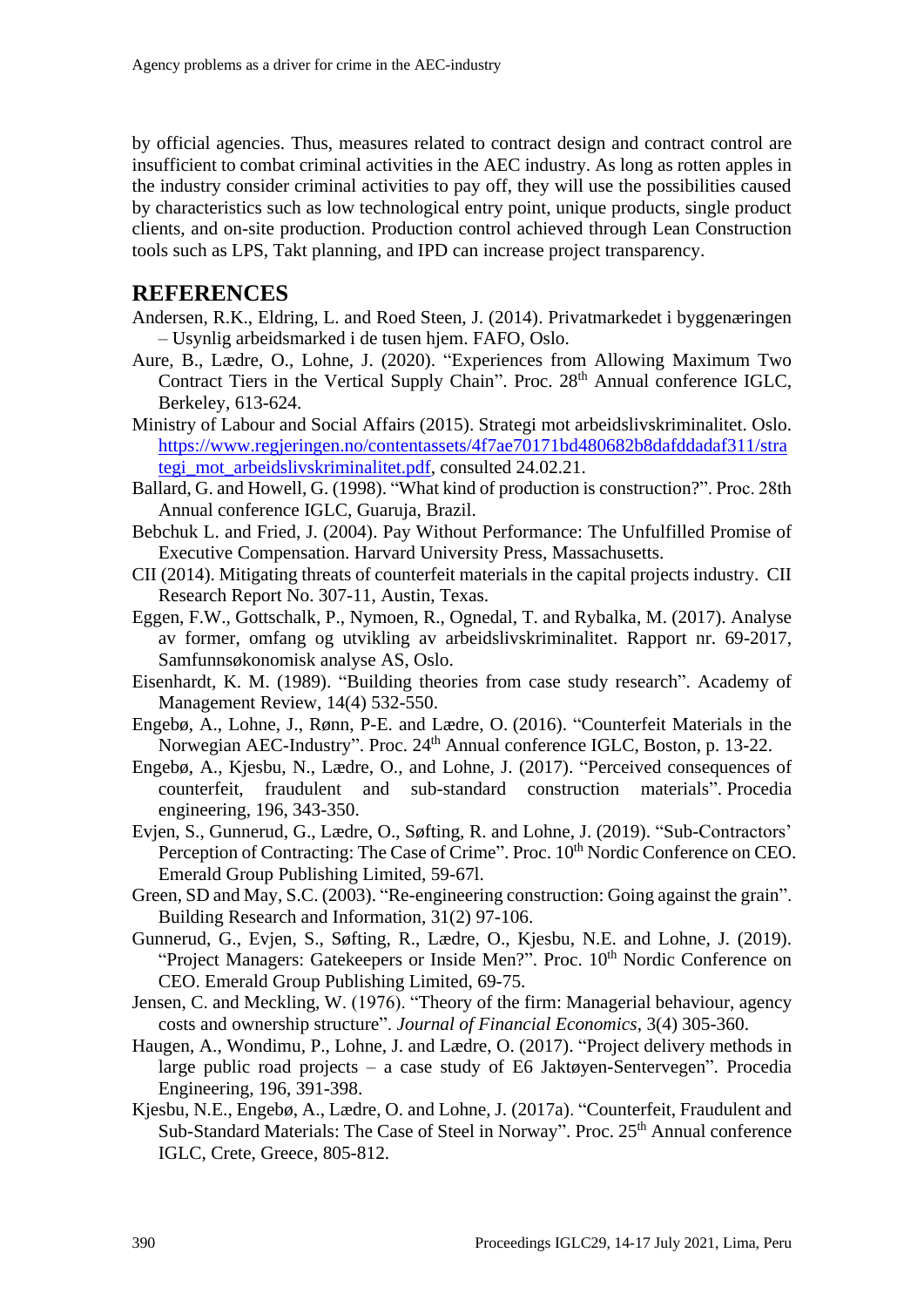- Kjesbu, N.E., Engebø, A., Lædre, O. and Lohne, J. (2017b). "Countering counterfeit, fraudulent and sub-standard materials in construction: Countermeasures to avoid the use of counterfeit, fraudulent and sub-standard steel materials in the Norwegian construction industry". Proc. 30<sup>th</sup> Annual conference IPMA, Kazakhstan, 103-110.
- Locatelli, G., Geraldi, J., Konstantinou, E. and Sainati, T. (2020). "The Dark Side of Projects: Uncovering Slavery, Corruption, Criminal Organisations, and Other Uncomfortable Topics". Special issue, call for papers, Project Management Journal. *[https://journals.sagepub.com/pb-assets/cmscontent/PMX/SI%20Dark-PMJ-](https://journals.sagepub.com/pb-assets/cmscontent/PMX/SI%20Dark-PMJ-LONG(3).pdf)[LONG\(3\).pdf](https://journals.sagepub.com/pb-assets/cmscontent/PMX/SI%20Dark-PMJ-LONG(3).pdf)*, accessed 24.02.21.
- Lohne, J., Shirkavand, I., Firing, M., Schneider, K., Lædre, O. (2015). "Ethics in Commissioning in Construction". Procedia Economics and Finance, 21, 256-263.
- Lohne, J., Svalestuen, F., Knotten, V., Drevland, F. and Lædre, O, (2017). "Ethical behaviour in the design phase of AEC projects". International Journal of Managing Projects in Business, 10 (2) 330-345.
- Lohne, J., Kjesbu, N.E., Engebø, A., Young, B. and Lædre, O. (2019a). "Scoping literature review of crime in the AEC industry". Journal of Construction Engineering and Management, 145 (6) 1-14.
- Lohne, J., Drevland, F. and Lædre, O. (2019b). "Who Benefit from Crime in Construction? A Structural Analysis". Proc. 10<sup>th</sup> Nordic Conference on CEO. Emerald Group Publishing Limited, 163-170.
- Lohne, J., Engebø, A. and O. Lædre (2020). "Ethical challenges during construction project handovers". International Journal of Project Organisation and Management, 12(1) 31-53.
- Machiavelli, N. (1532 (2011)). The Prince. Penguin Classics, UK.
- Milgrom, P. and Roberts, J. (1992). *Economics, organisation and management*. Prentice Hall, Upper Saddle River, USA.
- Minchin, R. J., Cui, S., Walters, R., Issa, R. and Pan, J. (2013). "Sino-American Opinions and Perceptions of Counterfeiting in the Construction Supply Chain". Journal of Construction Engineering and Management, 139, 1-8.
- Norwegian Ministries (2017), Strategi mot arbeidslivskriminalitet, [https://www.regjeringen.no/contentassets/17f35b6ba95f4da2a7ac4682b0a052af/no/p](https://www.regjeringen.no/contentassets/17f35b6ba95f4da2a7ac4682b0a052af/no/pdfs/revidert-strategi-mot-arbeidslivskriminalitet-2021.pdf) [dfs/revidert-strategi-mot-arbeidslivskriminalitet-2021.pdf,](https://www.regjeringen.no/contentassets/17f35b6ba95f4da2a7ac4682b0a052af/no/pdfs/revidert-strategi-mot-arbeidslivskriminalitet-2021.pdf) consulted 24.02.21.
- Norwegian Ministry of Defence (2016). Prop. 1 S (2016 –2017). Proposisjon til Stortinget. [https://www.regjeringen.no/contentassets/186c695600eb4db085dfcf2ca6825e49/no/](https://www.regjeringen.no/contentassets/186c695600eb4db085dfcf2ca6825e49/no/pdfs/prp201620170001_fddddpdfs.pdf) [pdfs/prp201620170001\\_fddddpdfs.pdf,](https://www.regjeringen.no/contentassets/186c695600eb4db085dfcf2ca6825e49/no/pdfs/prp201620170001_fddddpdfs.pdf) accessed 14.01.21.
- Pasquire, C., Sarhan, S. and King, A. (2015). "A Critical Review of The Safeguarding Problem in Construction Procurement: Unpicking the Coherent Current Model". Proc. 23<sup>rd</sup> Annual conference IGLC, Perth, Australia, 309-318.
- Polanyi, M. (1966). The tacit dimension. Peter Smith Publisher, Gloucester, England.
- Pouryousefi, S. and Frooman, J. (2019). "The consumer scam: an agency-theoretic approach". Journal of Business Ethics, 154 (1) 1-12.
- Office of the Auditor General of Norway (2015-16a). Riksrevisjonens undersøkelse av myndighetenes arbeid mot sosial dumping ved offentlige anskaffelser. Dokument 3:14 (2015−2016), [https://www.prosjektnorge.no/wp](https://www.prosjektnorge.no/wp-content/uploads/2017/11/sosialdumping-krim-BAE.pdf)[content/uploads/2017/11/sosialdumping-krim-BAE.pdf,](https://www.prosjektnorge.no/wp-content/uploads/2017/11/sosialdumping-krim-BAE.pdf) consulted 24.02.21.
- Office of the Auditor General of Norway (2015-16b). Riksrevisjonens undersøkelse av myndighetenes innsats mot arbeidsmiljøkriminalitet. Dokument 3:15 (2015−2016),